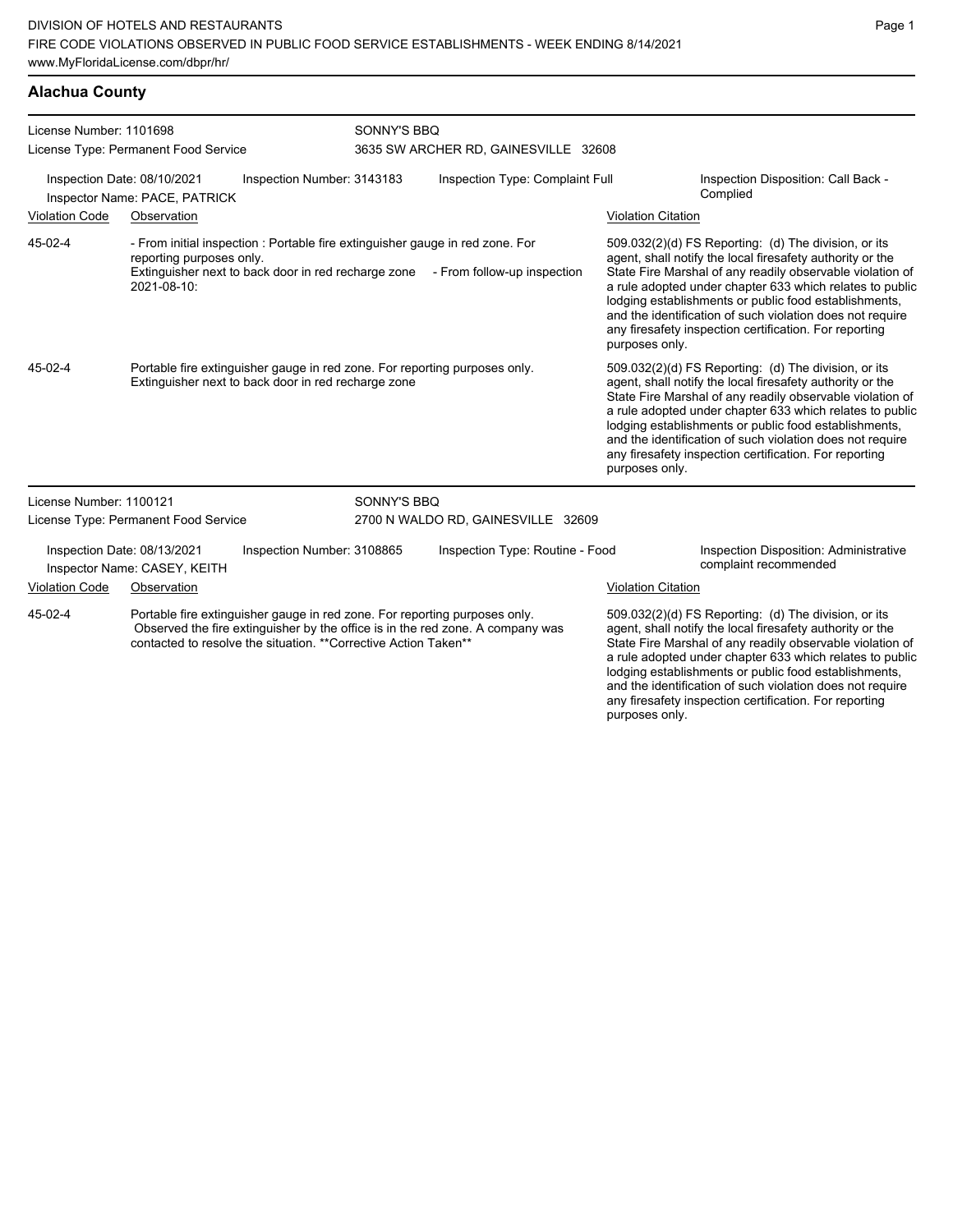| <b>Broward County</b>                                                                                               |                                                               |                                                                   |                                                  |                                                                                                                                                                                |                                                                                                                                                                                |                                                                                                                                                                                                                                                                                                                                                                                                                            |  |
|---------------------------------------------------------------------------------------------------------------------|---------------------------------------------------------------|-------------------------------------------------------------------|--------------------------------------------------|--------------------------------------------------------------------------------------------------------------------------------------------------------------------------------|--------------------------------------------------------------------------------------------------------------------------------------------------------------------------------|----------------------------------------------------------------------------------------------------------------------------------------------------------------------------------------------------------------------------------------------------------------------------------------------------------------------------------------------------------------------------------------------------------------------------|--|
| License Number: 1624708                                                                                             |                                                               |                                                                   | <b>FLIPPO'S</b>                                  |                                                                                                                                                                                |                                                                                                                                                                                |                                                                                                                                                                                                                                                                                                                                                                                                                            |  |
|                                                                                                                     | License Type: Permanent Food Service                          |                                                                   |                                                  | 801 N FEDERAL HWY #201, HALLANDALE 33009                                                                                                                                       |                                                                                                                                                                                |                                                                                                                                                                                                                                                                                                                                                                                                                            |  |
|                                                                                                                     | Inspection Date: 08/10/2021<br>Inspector Name: GANPAT, INDAR  | Inspection Number: 3122239                                        |                                                  | Inspection Type: Routine - Food                                                                                                                                                |                                                                                                                                                                                | Inspection Disposition: Warning<br>Issued                                                                                                                                                                                                                                                                                                                                                                                  |  |
| <b>Violation Code</b>                                                                                               | Observation                                                   |                                                                   |                                                  |                                                                                                                                                                                | <b>Violation Citation</b>                                                                                                                                                      |                                                                                                                                                                                                                                                                                                                                                                                                                            |  |
| 45-04-4                                                                                                             |                                                               | Electric table fryer in cook line. Notified fire Marshall R.Brown |                                                  | Use of cooking equipment producing grease laden vapors/smoke with no hood<br>suppression system installed. Notified Fire AHJ. For reporting purposes only.                     | purposes only.                                                                                                                                                                 | 509.032(2)(d) FS Reporting: (d) The division, or its<br>agent, shall notify the local firesafety authority or the<br>State Fire Marshal of any readily observable violation of<br>a rule adopted under chapter 633 which relates to public<br>lodging establishments or public food establishments,<br>and the identification of such violation does not require<br>any firesafety inspection certification. For reporting |  |
| License Number: 1610534                                                                                             |                                                               |                                                                   | MCDONALDS #5990                                  |                                                                                                                                                                                |                                                                                                                                                                                |                                                                                                                                                                                                                                                                                                                                                                                                                            |  |
|                                                                                                                     | License Type: Permanent Food Service                          |                                                                   | 7520 SOUTHGATE BLVD, NORTH LAUDERDALE 33068-1362 |                                                                                                                                                                                |                                                                                                                                                                                |                                                                                                                                                                                                                                                                                                                                                                                                                            |  |
|                                                                                                                     | Inspection Date: 08/10/2021<br>Inspector Name: ROGERS, VERNEL | Inspection Number: 3113417                                        |                                                  | Inspection Type: Routine - Food                                                                                                                                                |                                                                                                                                                                                | Inspection Disposition: Inspection<br>Completed - No Further Action                                                                                                                                                                                                                                                                                                                                                        |  |
| <b>Violation Code</b>                                                                                               | Observation                                                   |                                                                   |                                                  |                                                                                                                                                                                | <b>Violation Citation</b>                                                                                                                                                      |                                                                                                                                                                                                                                                                                                                                                                                                                            |  |
| 46-01-4                                                                                                             | cart. **Corrected On-Site**                                   |                                                                   |                                                  | Marked exit/path to marked exit blocked. For reporting purposes only. Main<br>kitchen rear exit door- observed exit door blocked by dolly cart. Operator removed               | purposes only.                                                                                                                                                                 | 509.032(2)(d) FS Reporting: (d) The division, or its<br>agent, shall notify the local firesafety authority or the<br>State Fire Marshal of any readily observable violation of<br>a rule adopted under chapter 633 which relates to public<br>lodging establishments or public food establishments,<br>and the identification of such violation does not require<br>any firesafety inspection certification. For reporting |  |
| License Number: 1624575                                                                                             |                                                               |                                                                   |                                                  | J PETAL JAPANESE CREPE AND THAI ICE CREAM                                                                                                                                      |                                                                                                                                                                                |                                                                                                                                                                                                                                                                                                                                                                                                                            |  |
|                                                                                                                     | License Type: Permanent Food Service                          |                                                                   |                                                  | 1267 N UNIVERSITY DR, CORAL SPRINGS 33071                                                                                                                                      |                                                                                                                                                                                |                                                                                                                                                                                                                                                                                                                                                                                                                            |  |
|                                                                                                                     | Inspection Date: 08/10/2021<br>Inspector Name: BRADY, OSSIAN  | Inspection Number: 3127821                                        |                                                  | Inspection Type: Routine - Food                                                                                                                                                |                                                                                                                                                                                | Inspection Disposition: Inspection<br>Completed - No Further Action                                                                                                                                                                                                                                                                                                                                                        |  |
| <b>Violation Code</b>                                                                                               | Observation                                                   |                                                                   |                                                  |                                                                                                                                                                                | <b>Violation Citation</b>                                                                                                                                                      |                                                                                                                                                                                                                                                                                                                                                                                                                            |  |
| 45-04-4                                                                                                             |                                                               |                                                                   |                                                  | Use of cooking equipment producing grease laden vapors/smoke with no hood<br>suppression system installed. Notified Fire AHJ. For reporting purposes only.                     | 509.032(2)(d) FS Reporting: (d) The division, or its<br>agent, shall notify the local firesafety authority or the<br>State Fire Marshal of any readily observable violation of |                                                                                                                                                                                                                                                                                                                                                                                                                            |  |
| Observed oil fryer on counter behind ramen make table without any fire<br>suppression system. ** Repeat Violation** |                                                               |                                                                   |                                                  | a rule adopted under chapter 633 which relates to public<br>lodging establishments or public food establishments,<br>and the identification of such violation does not require |                                                                                                                                                                                |                                                                                                                                                                                                                                                                                                                                                                                                                            |  |

Page 2

any firesafety inspection certification. For reporting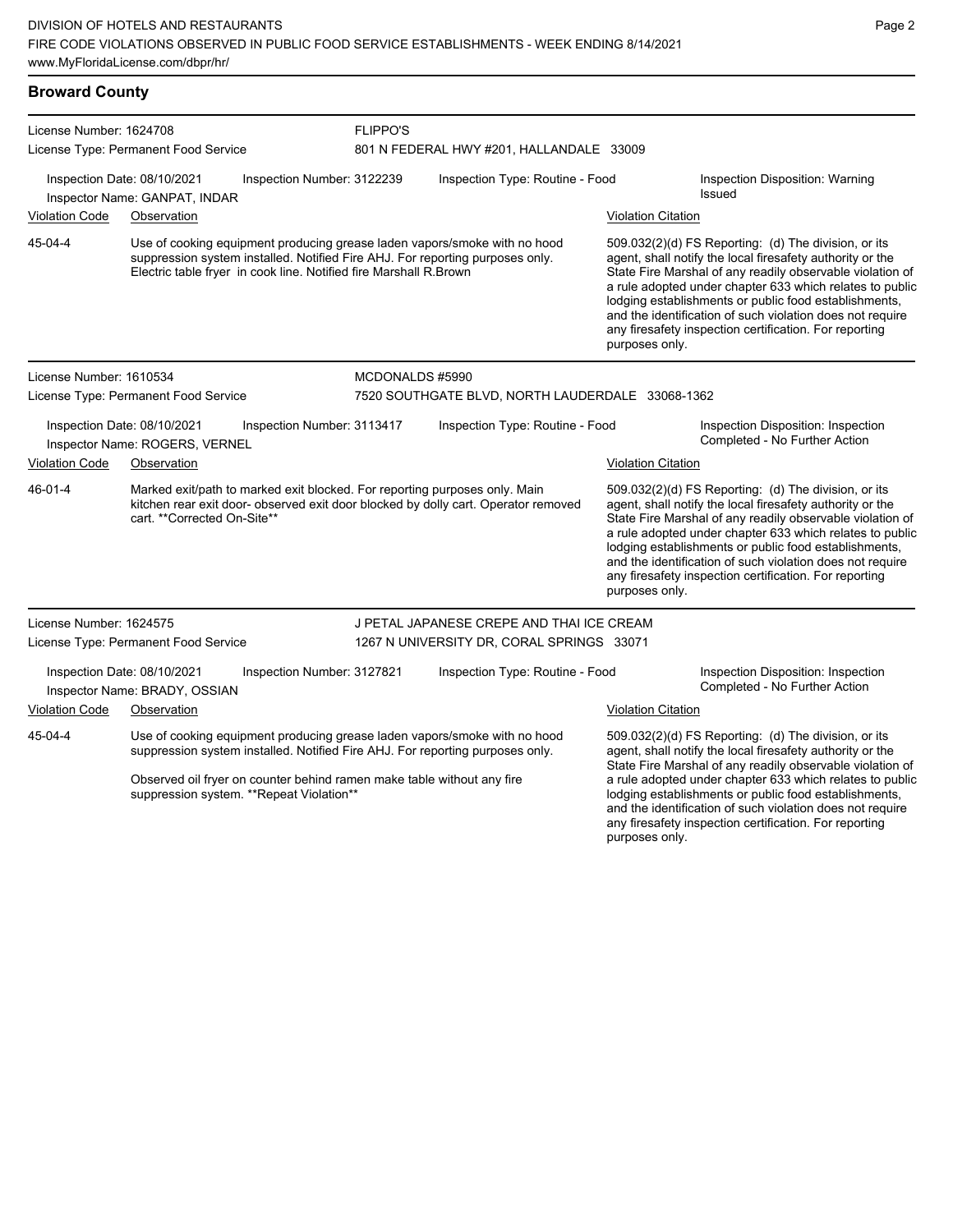| <b>Charlotte County</b> |  |
|-------------------------|--|
|-------------------------|--|

| License Number: 1801979<br>License Type: Permanent Food Service |                                                |                                                                            | LOS MARIACHIS BAR AND GRILL LLC<br>3575 TAMIAMI TRAIL, PORT CHARLOTTE 33952 |                                 |                    |                                                                                                                                                                                                                                                                                                                                                                                                                            |
|-----------------------------------------------------------------|------------------------------------------------|----------------------------------------------------------------------------|-----------------------------------------------------------------------------|---------------------------------|--------------------|----------------------------------------------------------------------------------------------------------------------------------------------------------------------------------------------------------------------------------------------------------------------------------------------------------------------------------------------------------------------------------------------------------------------------|
| Inspection Date: 08/10/2021<br><b>Violation Code</b>            | Inspector Name: SAYED, MOHAMMED<br>Observation | Inspection Number: 3116144                                                 |                                                                             | Inspection Type: Routine - Food | Violation Citation | Inspection Disposition: Administrative<br>complaint recommended                                                                                                                                                                                                                                                                                                                                                            |
| 45-02-4                                                         | Observed next to entrance of cookline.         | Portable fire extinguisher gauge in red zone. For reporting purposes only. |                                                                             |                                 | purposes only.     | 509.032(2)(d) FS Reporting: (d) The division, or its<br>agent, shall notify the local firesafety authority or the<br>State Fire Marshal of any readily observable violation of<br>a rule adopted under chapter 633 which relates to public<br>lodging establishments or public food establishments,<br>and the identification of such violation does not require<br>any firesafety inspection certification. For reporting |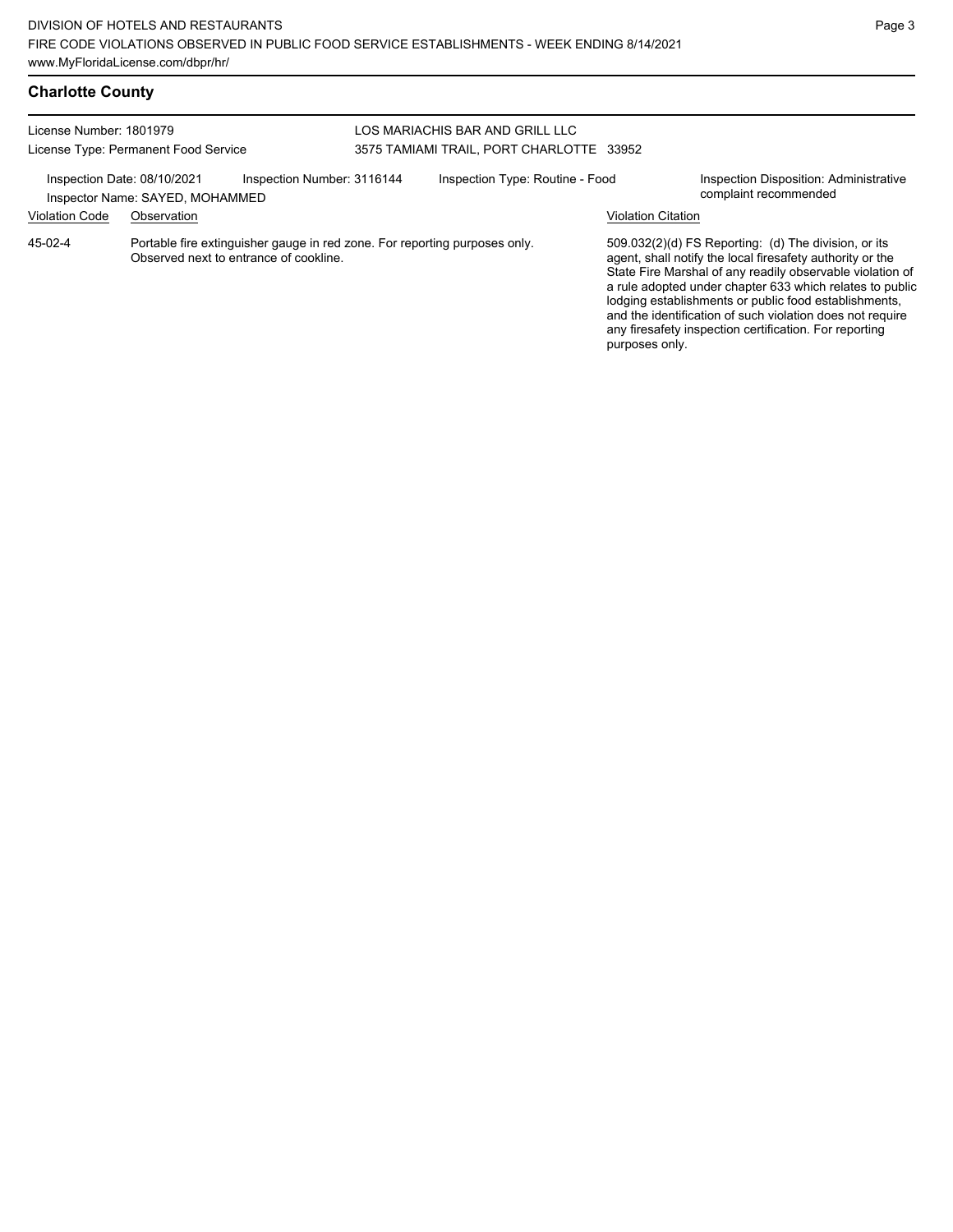#### License Number: 2001151 License Type: Permanent Food Service MELLOW MUSHROOM PIZZA BAKERS 1800 TOWN CENTER BLVD, FLEMING ISLAND 32003 Inspection Date: 08/10/2021 Inspection Number: 3121006 Inspection Type: Routine - Food Inspection Disposition: Inspection<br>Inspector Name: BIAVA GRANT Inspector Name: BIAVA, GRANT Violation Code Observation Violation Citation Portable fire extinguisher gauge in red zone. For reporting purposes only. Hanging by walk in cooler. 509.032(2)(d) FS Reporting: (d) The division, or its agent, shall notify the local firesafety authority or the State Fire Marshal of any readily observable violation of a rule adopted under chapter 633 which relates to public lodging establishments or public food establishments, and the identification of such violation does not require any firesafety inspection certification. For reporting purposes only. 45-02-4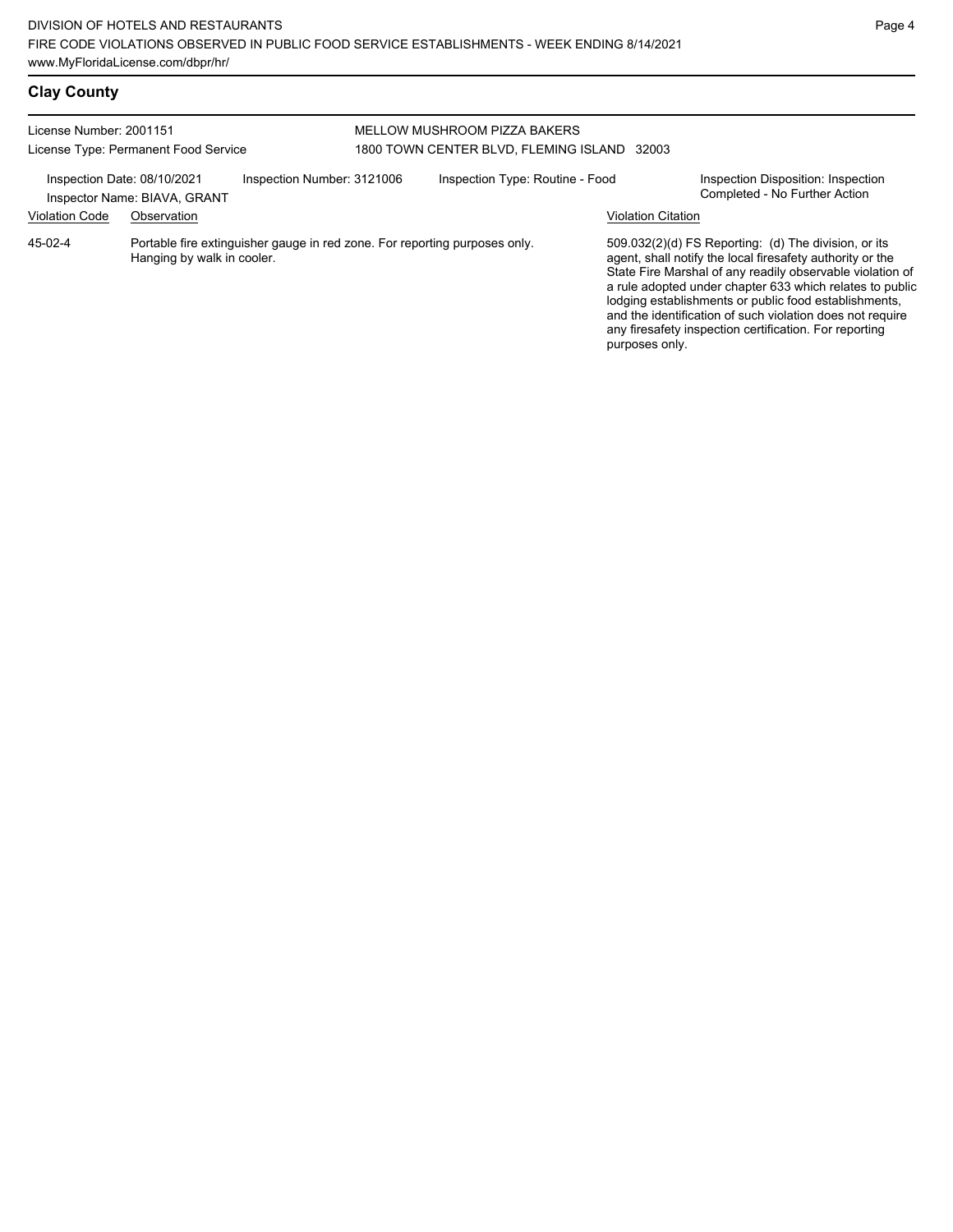## **Columbia County**

| License Number: 2250122<br>License Type: Mobile Food Dispensing Vehicle                      |             |                                            | PEDRO L GAMBOA<br>6459 SW COUNTY RD 18 UNIT 1, FORT WHITE 32038 |                                                                              |                                                                     |                                                                                                                                                                                                                                                                                                                                                                                                                            |  |
|----------------------------------------------------------------------------------------------|-------------|--------------------------------------------|-----------------------------------------------------------------|------------------------------------------------------------------------------|---------------------------------------------------------------------|----------------------------------------------------------------------------------------------------------------------------------------------------------------------------------------------------------------------------------------------------------------------------------------------------------------------------------------------------------------------------------------------------------------------------|--|
| Inspection Date: 08/10/2021<br>Inspection Number: 1243974<br>Inspector Name: TORRES, WILLIAM |             | Inspection Type: Food-Licensing Inspection |                                                                 |                                                                              | Inspection Disposition: Inspection<br>Completed - No Further Action |                                                                                                                                                                                                                                                                                                                                                                                                                            |  |
| <b>Violation Code</b>                                                                        | Observation |                                            |                                                                 |                                                                              | <b>Violation Citation</b>                                           |                                                                                                                                                                                                                                                                                                                                                                                                                            |  |
| 45-01-4                                                                                      |             |                                            |                                                                 | Observed No portable fire extinguisher present. For reporting purposes only. | purposes only.                                                      | 509.032(2)(d) FS Reporting: (d) The division, or its<br>agent, shall notify the local firesafety authority or the<br>State Fire Marshal of any readily observable violation of<br>a rule adopted under chapter 633 which relates to public<br>lodging establishments or public food establishments,<br>and the identification of such violation does not require<br>any firesafety inspection certification. For reporting |  |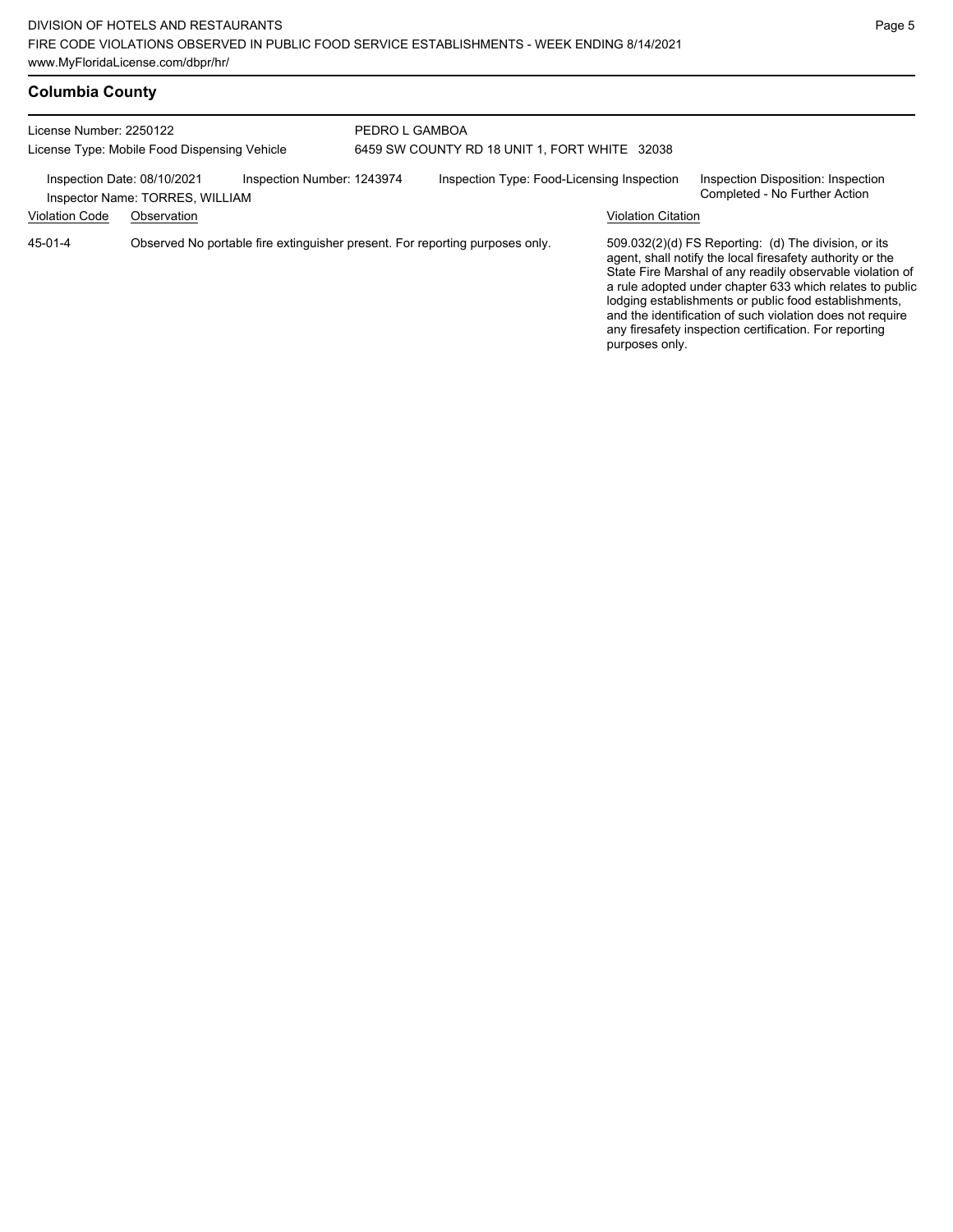| <b>Dade County</b>      |                                                                                                                                                                                                        |                           |                                    |                           |                                                                                                                                                                                                                                                                                                                                                                                                                            |
|-------------------------|--------------------------------------------------------------------------------------------------------------------------------------------------------------------------------------------------------|---------------------------|------------------------------------|---------------------------|----------------------------------------------------------------------------------------------------------------------------------------------------------------------------------------------------------------------------------------------------------------------------------------------------------------------------------------------------------------------------------------------------------------------------|
| License Number: 2321836 | License Type: Permanent Food Service                                                                                                                                                                   | <b>BLACK MARKET MIAMI</b> | 401 BISCAYNE BLVD 225, MIAMI 33132 |                           |                                                                                                                                                                                                                                                                                                                                                                                                                            |
|                         | Inspection Date: 08/11/2021<br>Inspection Number: 3130962<br>Inspector Name: CUDEMOS, VIRNA                                                                                                            |                           | Inspection Type: Routine - Food    |                           | Inspection Disposition: Warning<br>Issued                                                                                                                                                                                                                                                                                                                                                                                  |
| Violation Code          | Observation                                                                                                                                                                                            |                           |                                    | <b>Violation Citation</b> |                                                                                                                                                                                                                                                                                                                                                                                                                            |
| 48-04-4                 | Propane tank (larger than 2.7 lb. water capacity/1 lb. gas capacity) located inside<br>of the building. For reporting purposes only. Observed 11 gas tank.                                             |                           |                                    | purposes only.            | 509.032(2)(d) FS Reporting: (d) The division, or its<br>agent, shall notify the local firesafety authority or the<br>State Fire Marshal of any readily observable violation of<br>a rule adopted under chapter 633 which relates to public<br>lodging establishments or public food establishments,<br>and the identification of such violation does not require<br>any firesafety inspection certification. For reporting |
| License Number: 2333000 |                                                                                                                                                                                                        | <b>AU BON PAIN 810284</b> |                                    |                           |                                                                                                                                                                                                                                                                                                                                                                                                                            |
|                         | License Type: Permanent Food Service                                                                                                                                                                   |                           | 3659 S MIAMI AVE, MIAMI 33133      |                           |                                                                                                                                                                                                                                                                                                                                                                                                                            |
|                         | Inspection Date: 08/11/2021<br>Inspection Number: 3099843<br>Inspector Name: MASKASEM, SUPPACHAI                                                                                                       |                           | Inspection Type: Routine - Food    |                           | Inspection Disposition: Inspection<br>Completed - No Further Action                                                                                                                                                                                                                                                                                                                                                        |
| <b>Violation Code</b>   | Observation                                                                                                                                                                                            |                           |                                    | <b>Violation Citation</b> |                                                                                                                                                                                                                                                                                                                                                                                                                            |
| 46-01-4                 | Marked exit/path to marked exit blocked. For reporting purposes only, observed a<br>cart blocking the exit door. ** Corrected On-Site**                                                                |                           |                                    | purposes only.            | 509.032(2)(d) FS Reporting: (d) The division, or its<br>agent, shall notify the local firesafety authority or the<br>State Fire Marshal of any readily observable violation of<br>a rule adopted under chapter 633 which relates to public<br>lodging establishments or public food establishments,<br>and the identification of such violation does not require<br>any firesafety inspection certification. For reporting |
| License Number: 2332855 |                                                                                                                                                                                                        | <b>ISLAND COFFEE INC</b>  |                                    |                           |                                                                                                                                                                                                                                                                                                                                                                                                                            |
|                         | License Type: Permanent Food Service                                                                                                                                                                   |                           | 330 SW 27 AVE #103, MIAMI 33135    |                           |                                                                                                                                                                                                                                                                                                                                                                                                                            |
|                         | Inspection Date: 08/12/2021<br>Inspection Number: 3133084<br>Inspector Name: GARCIA, B OSCAR                                                                                                           |                           | Inspection Type: Routine - Food    |                           | Inspection Disposition: Inspection<br>Completed - No Further Action                                                                                                                                                                                                                                                                                                                                                        |
| <b>Violation Code</b>   | Observation                                                                                                                                                                                            |                           |                                    | <b>Violation Citation</b> |                                                                                                                                                                                                                                                                                                                                                                                                                            |
| 45-04-4                 | Use of cooking equipment producing grease laden vapors/smoke with no hood<br>suppression system installed. Notified Fire AHJ. For reporting purposes only.<br>cooking Omelettes. ** Repeat Violation** |                           |                                    | purposes only.            | 509.032(2)(d) FS Reporting: (d) The division, or its<br>agent, shall notify the local firesafety authority or the<br>State Fire Marshal of any readily observable violation of<br>a rule adopted under chapter 633 which relates to public<br>lodging establishments or public food establishments,<br>and the identification of such violation does not require<br>any firesafety inspection certification. For reporting |
| License Number: 2330498 |                                                                                                                                                                                                        | <b>WENDY'S #9764</b>      |                                    |                           |                                                                                                                                                                                                                                                                                                                                                                                                                            |
|                         | License Type: Permanent Food Service                                                                                                                                                                   |                           | 8540 NW 58 ST, DORAL 33166         |                           |                                                                                                                                                                                                                                                                                                                                                                                                                            |
|                         | Inspection Date: 08/11/2021<br>Inspection Number: 3102468<br>Inspector Name: GONZALEZ, ERIK                                                                                                            |                           | Inspection Type: Routine - Food    |                           | Inspection Disposition: Inspection<br>Completed - No Further Action                                                                                                                                                                                                                                                                                                                                                        |
| <b>Violation Code</b>   | Observation                                                                                                                                                                                            |                           |                                    | <b>Violation Citation</b> |                                                                                                                                                                                                                                                                                                                                                                                                                            |
| 45-02-4                 | Portable fire extinguisher gauge in red zone. For reporting purposes only.<br>Observed fire extinguisher in recharge zone located by restrooms.                                                        |                           |                                    |                           | 509.032(2)(d) FS Reporting: (d) The division, or its<br>agent, shall notify the local firesafety authority or the<br>State Fire Marshal of any readily observable violation of<br>a rule adopted under chapter 633 which relates to public<br>lodging establishments or public food establishments,                                                                                                                        |

and the identification of such violation does not require any firesafety inspection certification. For reporting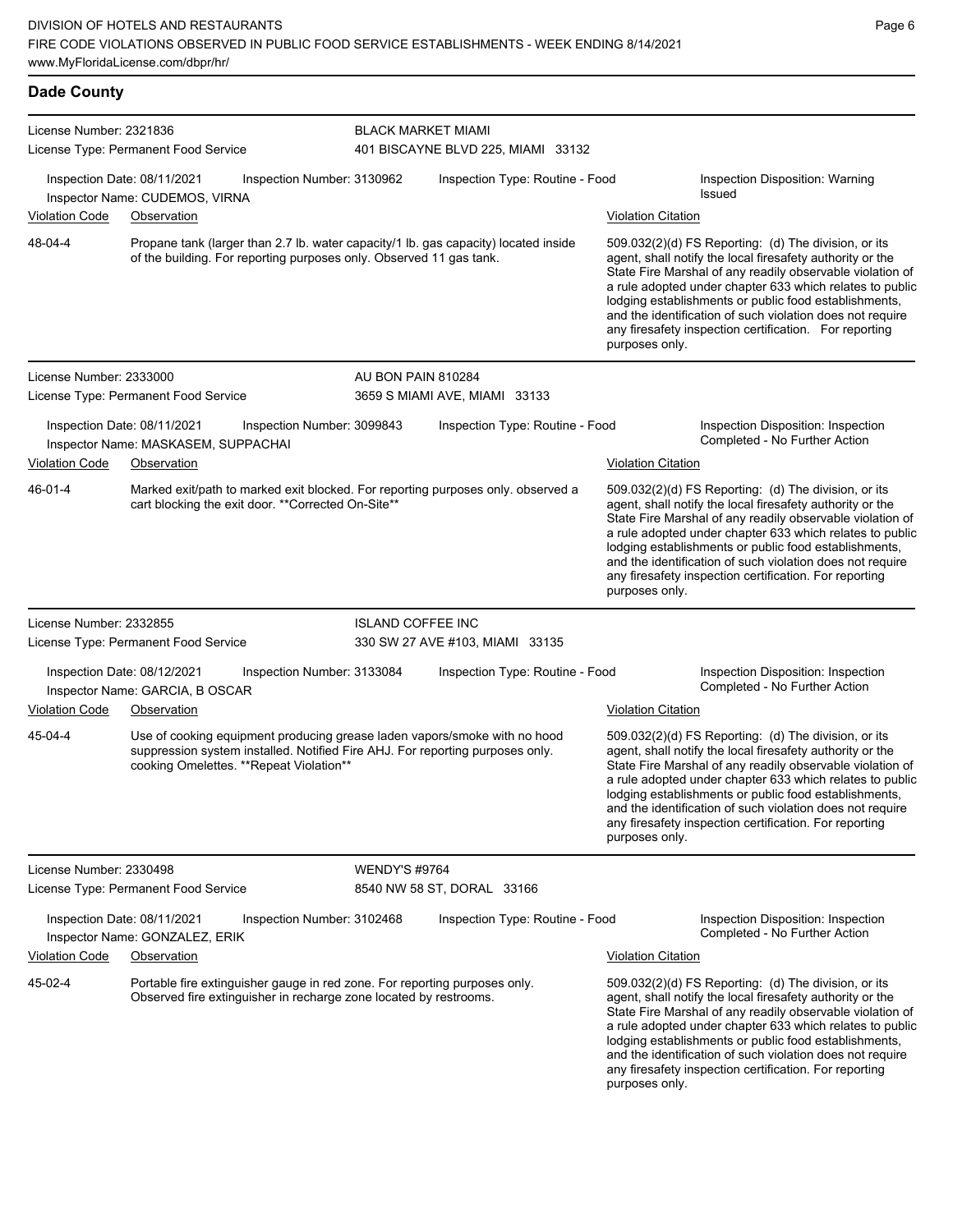|  | <b>Dade County</b> |
|--|--------------------|
|--|--------------------|

| License Number: 2318247<br>License Type: Permanent Food Service |                                                  |                                             | POPEYES CHICKEN & BISCUITS #9<br>20690 NW 2 AVE, NORTH MIAMI 33169-2509 |                                                                                |                    |                                                                                                                                                                                                                                                                                                                                                                                                                            |  |
|-----------------------------------------------------------------|--------------------------------------------------|---------------------------------------------|-------------------------------------------------------------------------|--------------------------------------------------------------------------------|--------------------|----------------------------------------------------------------------------------------------------------------------------------------------------------------------------------------------------------------------------------------------------------------------------------------------------------------------------------------------------------------------------------------------------------------------------|--|
| Inspection Date: 08/12/2021<br><b>Violation Code</b>            | Inspector Name: STUBBS, CHRISTINE<br>Observation | Inspection Number: 3103980                  |                                                                         | Inspection Type: Routine - Food                                                | Violation Citation | Inspection Disposition: Inspection<br>Completed - No Further Action                                                                                                                                                                                                                                                                                                                                                        |  |
| 46-01-4                                                         |                                                  | removed garbage bin. ** Corrected On-Site** |                                                                         | Marked exit/path to marked exit blocked. For reporting purposes only. Employee | purposes only.     | 509.032(2)(d) FS Reporting: (d) The division, or its<br>agent, shall notify the local firesafety authority or the<br>State Fire Marshal of any readily observable violation of<br>a rule adopted under chapter 633 which relates to public<br>lodging establishments or public food establishments,<br>and the identification of such violation does not require<br>any firesafety inspection certification. For reporting |  |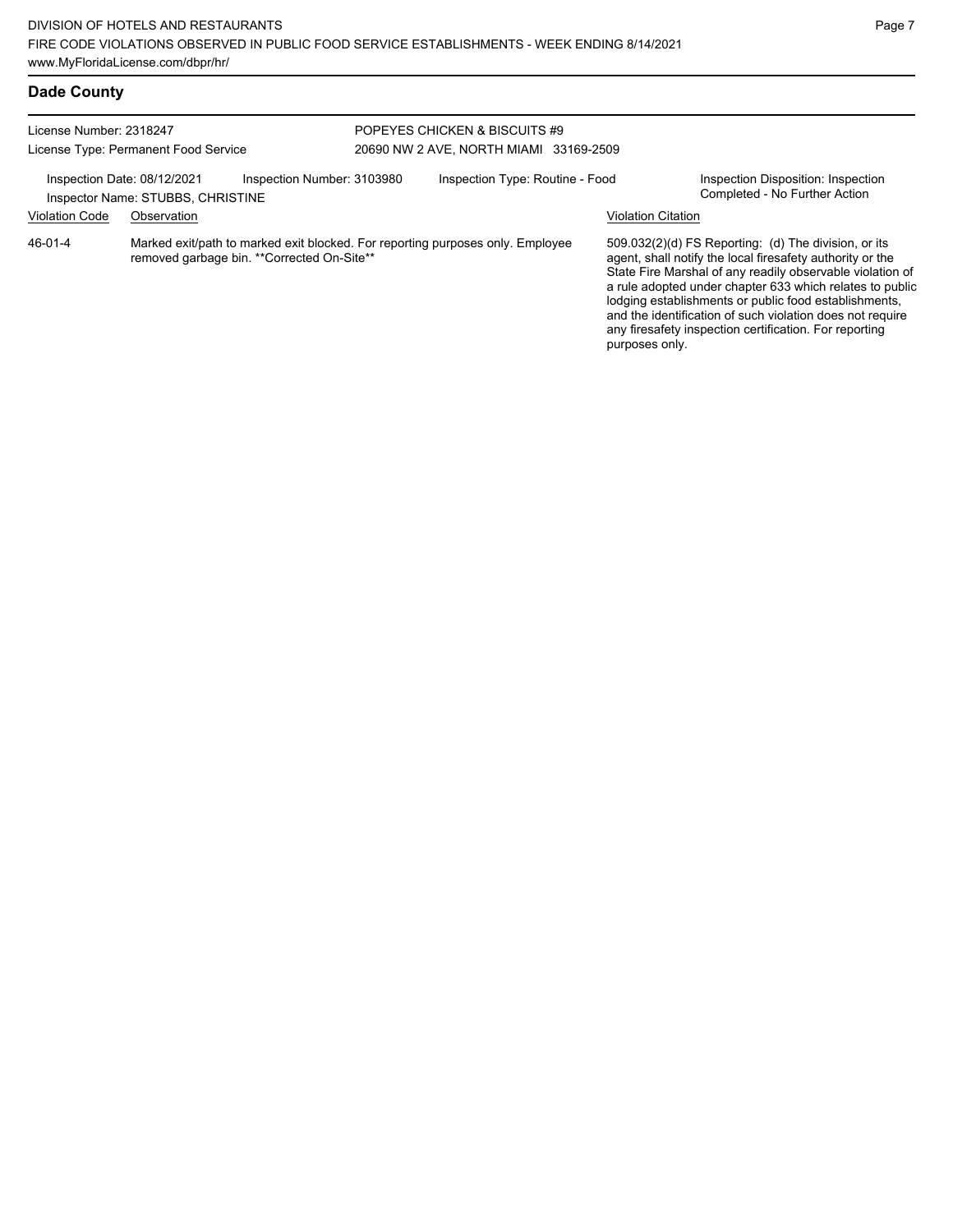| <b>Duval County</b>                                                                                                                                          |                                                                                                                                                 |                            |                                      |                                                                                     |                                                                                                                                                                                                                                                                                                     |                                                                                                                                                                                                                                                                                                                                                                                                                                                |  |  |
|--------------------------------------------------------------------------------------------------------------------------------------------------------------|-------------------------------------------------------------------------------------------------------------------------------------------------|----------------------------|--------------------------------------|-------------------------------------------------------------------------------------|-----------------------------------------------------------------------------------------------------------------------------------------------------------------------------------------------------------------------------------------------------------------------------------------------------|------------------------------------------------------------------------------------------------------------------------------------------------------------------------------------------------------------------------------------------------------------------------------------------------------------------------------------------------------------------------------------------------------------------------------------------------|--|--|
| License Number: 2615422                                                                                                                                      |                                                                                                                                                 |                            |                                      | SUPER TIENDA LATINA Y RESTAURANTE                                                   |                                                                                                                                                                                                                                                                                                     |                                                                                                                                                                                                                                                                                                                                                                                                                                                |  |  |
|                                                                                                                                                              | License Type: Permanent Food Service                                                                                                            |                            |                                      | 3935 TOLEDO RD STE 6, JACKSONVILLE 32217                                            |                                                                                                                                                                                                                                                                                                     |                                                                                                                                                                                                                                                                                                                                                                                                                                                |  |  |
|                                                                                                                                                              | Inspection Date: 08/13/2021<br>Inspector Name: JEFFERS, MARY-BETH                                                                               | Inspection Number: 3115156 | Inspection Type: Routine - Food      |                                                                                     |                                                                                                                                                                                                                                                                                                     | Inspection Disposition: Administrative<br>complaint recommended                                                                                                                                                                                                                                                                                                                                                                                |  |  |
| <b>Violation Code</b>                                                                                                                                        | Observation                                                                                                                                     |                            |                                      |                                                                                     | <b>Violation Citation</b>                                                                                                                                                                                                                                                                           |                                                                                                                                                                                                                                                                                                                                                                                                                                                |  |  |
| 46-01-4                                                                                                                                                      | Marked exit/path to marked exit blocked. For reporting purposes only.<br>Large pots blocking side exit door next to stove ** Repeat Violation** |                            |                                      |                                                                                     | purposes only.                                                                                                                                                                                                                                                                                      | 509.032(2)(d) FS Reporting: (d) The division, or its<br>agent, shall notify the local firesafety authority or the<br>State Fire Marshal of any readily observable violation of<br>a rule adopted under chapter 633 which relates to public<br>lodging establishments or public food establishments,<br>and the identification of such violation does not require<br>any firesafety inspection certification. For reporting                     |  |  |
| License Number: 2612167                                                                                                                                      |                                                                                                                                                 |                            | <b>BAGELS RUS</b>                    |                                                                                     |                                                                                                                                                                                                                                                                                                     |                                                                                                                                                                                                                                                                                                                                                                                                                                                |  |  |
|                                                                                                                                                              | License Type: Permanent Food Service                                                                                                            |                            | 14185 BEACH BLVD, JACKSONVILLE 32250 |                                                                                     |                                                                                                                                                                                                                                                                                                     |                                                                                                                                                                                                                                                                                                                                                                                                                                                |  |  |
|                                                                                                                                                              | Inspection Date: 08/10/2021<br>Inspector Name: GONZALEZ, MAYRA                                                                                  | Inspection Number: 3121311 |                                      | Inspection Type: Routine - Food                                                     |                                                                                                                                                                                                                                                                                                     | <b>Inspection Disposition: Emergency</b><br>order recommended                                                                                                                                                                                                                                                                                                                                                                                  |  |  |
| <b>Violation Code</b>                                                                                                                                        | Observation                                                                                                                                     |                            |                                      |                                                                                     | <b>Violation Citation</b>                                                                                                                                                                                                                                                                           |                                                                                                                                                                                                                                                                                                                                                                                                                                                |  |  |
| 48-04-4                                                                                                                                                      | of the building. For reporting purposes only.<br>20lb propane tank stored in front prep are near soda machine                                   |                            |                                      | Propane tank (larger than 2.7 lb. water capacity/1 lb. gas capacity) located inside |                                                                                                                                                                                                                                                                                                     | $509.032(2)(d)$ FS Reporting: (d) The division, or its<br>agent, shall notify the local firesafety authority or the<br>State Fire Marshal of any readily observable violation of<br>a rule adopted under chapter 633 which relates to public<br>lodging establishments or public food establishments,<br>and the identification of such violation does not require<br>any firesafety inspection certification. For reporting<br>purposes only. |  |  |
| License Number: 2614144                                                                                                                                      |                                                                                                                                                 |                            | MCDONALDS #12357                     |                                                                                     |                                                                                                                                                                                                                                                                                                     |                                                                                                                                                                                                                                                                                                                                                                                                                                                |  |  |
|                                                                                                                                                              | License Type: Permanent Food Service                                                                                                            |                            |                                      | 8590 BAYMEADOWS RD, JACKSONVILLE 32256                                              |                                                                                                                                                                                                                                                                                                     |                                                                                                                                                                                                                                                                                                                                                                                                                                                |  |  |
| Inspection Date: 08/13/2021<br>Inspection Number: 3093104<br>Inspector Name: VILBRUN, JOSUE                                                                  |                                                                                                                                                 |                            | Inspection Type: Routine - Food      |                                                                                     | Inspection Disposition: Inspection<br>Completed - No Further Action                                                                                                                                                                                                                                 |                                                                                                                                                                                                                                                                                                                                                                                                                                                |  |  |
| <b>Violation Code</b>                                                                                                                                        | Observation                                                                                                                                     |                            |                                      |                                                                                     | <b>Violation Citation</b>                                                                                                                                                                                                                                                                           |                                                                                                                                                                                                                                                                                                                                                                                                                                                |  |  |
| 46-01-4<br>Marked exit/path to marked exit blocked. For reporting purposes only.<br>Back door blocked with several bread rolling racks ** Repeat Violation** |                                                                                                                                                 |                            |                                      |                                                                                     | 509.032(2)(d) FS Reporting: (d) The division, or its<br>agent, shall notify the local firesafety authority or the<br>State Fire Marshal of any readily observable violation of<br>a rule adopted under chapter 633 which relates to public<br>lodging establishments or public food establishments, |                                                                                                                                                                                                                                                                                                                                                                                                                                                |  |  |

and the identification of such violation does not require any firesafety inspection certification. For reporting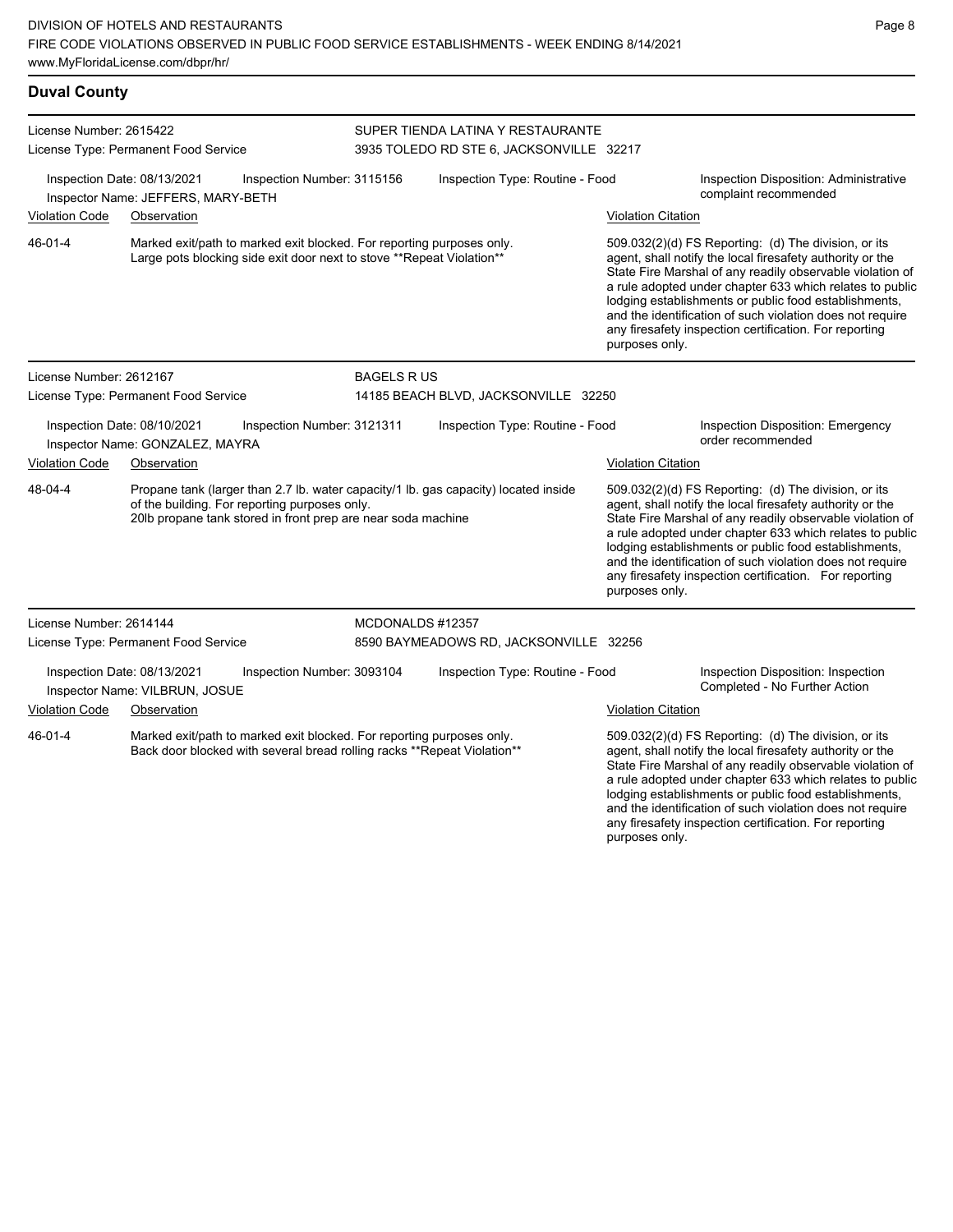| <b>Hernando County</b> |  |
|------------------------|--|
|------------------------|--|

| License Number: 3701247                              | License Type: Permanent Food Service                                                                | ZAXBY'S<br>31015 CORTEZ BLVD, BROOKSVILLE 34602 |                           |                                                                                                                                                                                                                                                                                                                                                                                                                            |  |
|------------------------------------------------------|-----------------------------------------------------------------------------------------------------|-------------------------------------------------|---------------------------|----------------------------------------------------------------------------------------------------------------------------------------------------------------------------------------------------------------------------------------------------------------------------------------------------------------------------------------------------------------------------------------------------------------------------|--|
| Inspection Date: 08/12/2021<br><b>Violation Code</b> | Inspection Number: 3103721<br>Inspector Name: COLE, GABRIELLE<br>Observation                        | Inspection Type: Routine - Food                 | <b>Violation Citation</b> | Inspection Disposition: Inspection<br>Completed - No Further Action                                                                                                                                                                                                                                                                                                                                                        |  |
| 45-02-4                                              | Portable fire extinguisher gauge in red zone. For reporting purposes only. By<br>kitchen exit door. |                                                 | purposes only.            | 509.032(2)(d) FS Reporting: (d) The division, or its<br>agent, shall notify the local firesafety authority or the<br>State Fire Marshal of any readily observable violation of<br>a rule adopted under chapter 633 which relates to public<br>lodging establishments or public food establishments,<br>and the identification of such violation does not require<br>any firesafety inspection certification. For reporting |  |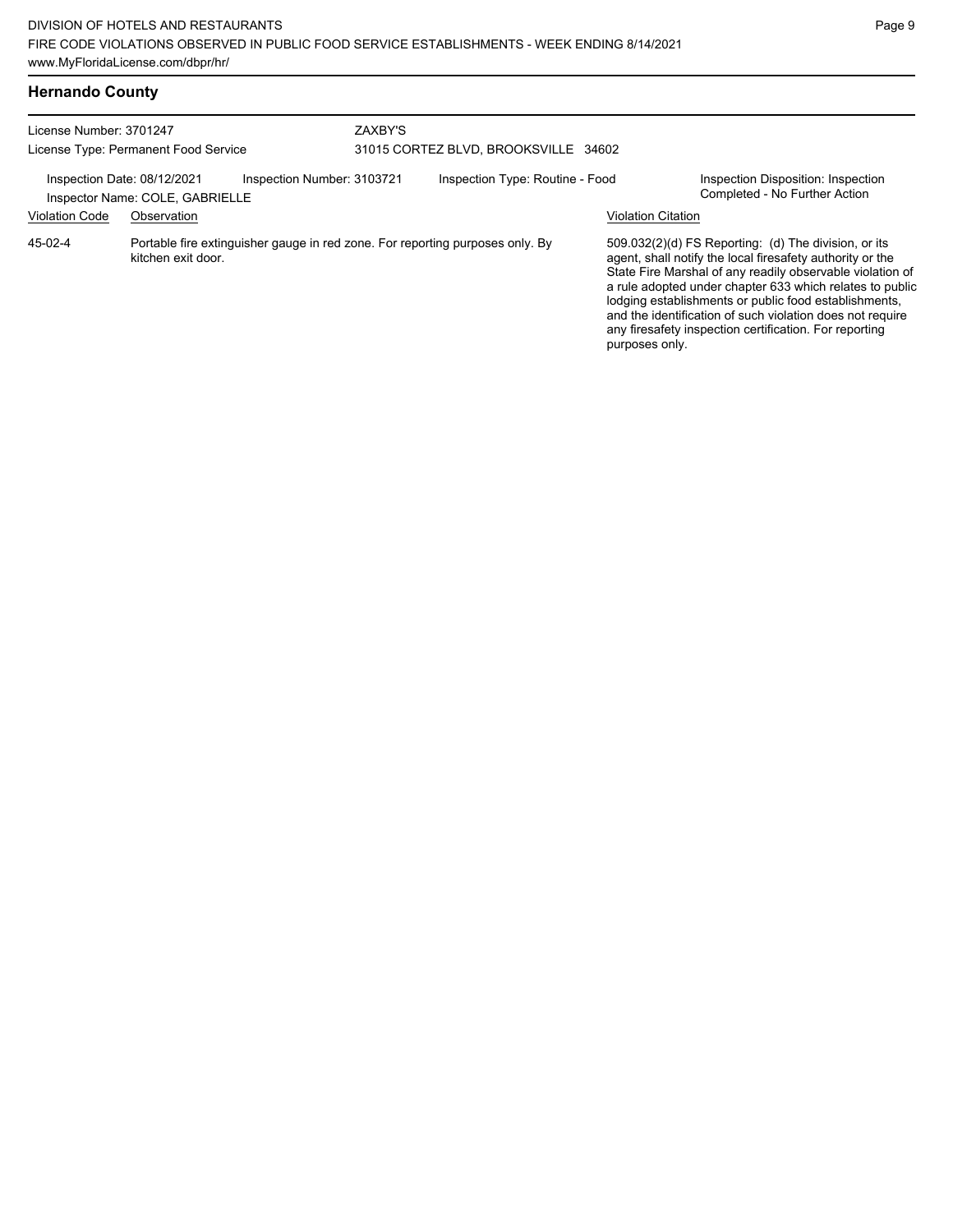| <b>Orange County</b>                                                                                                             |                                                                                                                                     |                                                              |                                                                                   |                                                                                                                                                                                                                                                                                                                                                                  |                                                                                                                                                                                                                                                                                                                                                                                                                                              |                                                                                                  |
|----------------------------------------------------------------------------------------------------------------------------------|-------------------------------------------------------------------------------------------------------------------------------------|--------------------------------------------------------------|-----------------------------------------------------------------------------------|------------------------------------------------------------------------------------------------------------------------------------------------------------------------------------------------------------------------------------------------------------------------------------------------------------------------------------------------------------------|----------------------------------------------------------------------------------------------------------------------------------------------------------------------------------------------------------------------------------------------------------------------------------------------------------------------------------------------------------------------------------------------------------------------------------------------|--------------------------------------------------------------------------------------------------|
| License Number: 5812538<br>License Type: Permanent Food Service                                                                  |                                                                                                                                     |                                                              | <b>COURTESY TOYOTA CAFE</b><br>225 N SEMORAN BLVD, WINTER PARK 32792              |                                                                                                                                                                                                                                                                                                                                                                  |                                                                                                                                                                                                                                                                                                                                                                                                                                              |                                                                                                  |
| Violation Code                                                                                                                   | Inspection Date: 08/12/2021<br>Inspector Name: MONTGOMERY, DOREEN<br>Observation                                                    | Inspection Number: 3117883                                   |                                                                                   | Inspection Type: Routine - Food                                                                                                                                                                                                                                                                                                                                  |                                                                                                                                                                                                                                                                                                                                                                                                                                              | Inspection Disposition: Inspection<br>Completed - No Further Action<br><b>Violation Citation</b> |
| 45-04-4                                                                                                                          | oyster grill, with no hood system                                                                                                   |                                                              |                                                                                   | Use of cooking equipment producing grease laden vapors/smoke with no hood<br>suppression system installed. Notified Fire AHJ. For reporting purposes only.<br>Arrived at facility operator cooking philly cheese steaks, bacon on flat top portable                                                                                                              | 509.032(2)(d) FS Reporting: (d) The division, or its<br>agent, shall notify the local firesafety authority or the<br>State Fire Marshal of any readily observable violation of<br>a rule adopted under chapter 633 which relates to public<br>lodging establishments or public food establishments,<br>and the identification of such violation does not require<br>any firesafety inspection certification. For reporting<br>purposes only. |                                                                                                  |
| License Number: 5807375<br>License Type: Permanent Food Service                                                                  |                                                                                                                                     | TACO BELL 15424                                              | 7601 S ORANGE BLOSSOM TRL, ORLANDO 32809                                          |                                                                                                                                                                                                                                                                                                                                                                  |                                                                                                                                                                                                                                                                                                                                                                                                                                              |                                                                                                  |
| Inspection Date: 08/12/2021<br>Inspection Number: 3088858<br>Inspector Name: PASIECKI, VICTORIA<br><b>Violation Code</b>         |                                                                                                                                     | Inspection Type: Routine - Food<br><b>Violation Citation</b> |                                                                                   | Inspection Disposition: Inspection<br>Completed - No Further Action                                                                                                                                                                                                                                                                                              |                                                                                                                                                                                                                                                                                                                                                                                                                                              |                                                                                                  |
| 46-01-4                                                                                                                          | Observation<br>Marked exit/path to marked exit blocked. For reporting purposes only.<br>Boxes and trash can blocking rear exit door |                                                              |                                                                                   |                                                                                                                                                                                                                                                                                                                                                                  | 509.032(2)(d) FS Reporting: (d) The division, or its<br>agent, shall notify the local firesafety authority or the<br>State Fire Marshal of any readily observable violation of<br>a rule adopted under chapter 633 which relates to public<br>lodging establishments or public food establishments,<br>and the identification of such violation does not require<br>any firesafety inspection certification. For reporting<br>purposes only. |                                                                                                  |
| License Number: 5815007                                                                                                          | License Type: Permanent Food Service                                                                                                |                                                              | MR. & MRS. CRAB JUICY SEAFOOD & BAR<br>7220 S ORANGE BLOSSOM TRAIL, ORLANDO 32809 |                                                                                                                                                                                                                                                                                                                                                                  |                                                                                                                                                                                                                                                                                                                                                                                                                                              |                                                                                                  |
| Inspection Date: 08/12/2021<br>Inspection Number: 3123587<br>Inspector Name: PASIECKI, VICTORIA<br>Violation Code<br>Observation |                                                                                                                                     |                                                              | Inspection Type: Routine - Food<br><b>Violation Citation</b>                      |                                                                                                                                                                                                                                                                                                                                                                  | Inspection Disposition: Inspection<br>Completed - No Further Action                                                                                                                                                                                                                                                                                                                                                                          |                                                                                                  |
| 46-01-4<br>Marked exit/path to marked exit blocked. For reporting purposes only.<br>Mop and chairs in front of back door         |                                                                                                                                     |                                                              |                                                                                   | 509.032(2)(d) FS Reporting: (d) The division, or its<br>agent, shall notify the local firesafety authority or the<br>State Fire Marshal of any readily observable violation of<br>a rule adopted under chapter 633 which relates to public<br>lodging establishments or public food establishments,<br>and the identification of such violation does not require |                                                                                                                                                                                                                                                                                                                                                                                                                                              |                                                                                                  |

any firesafety inspection certification. For reporting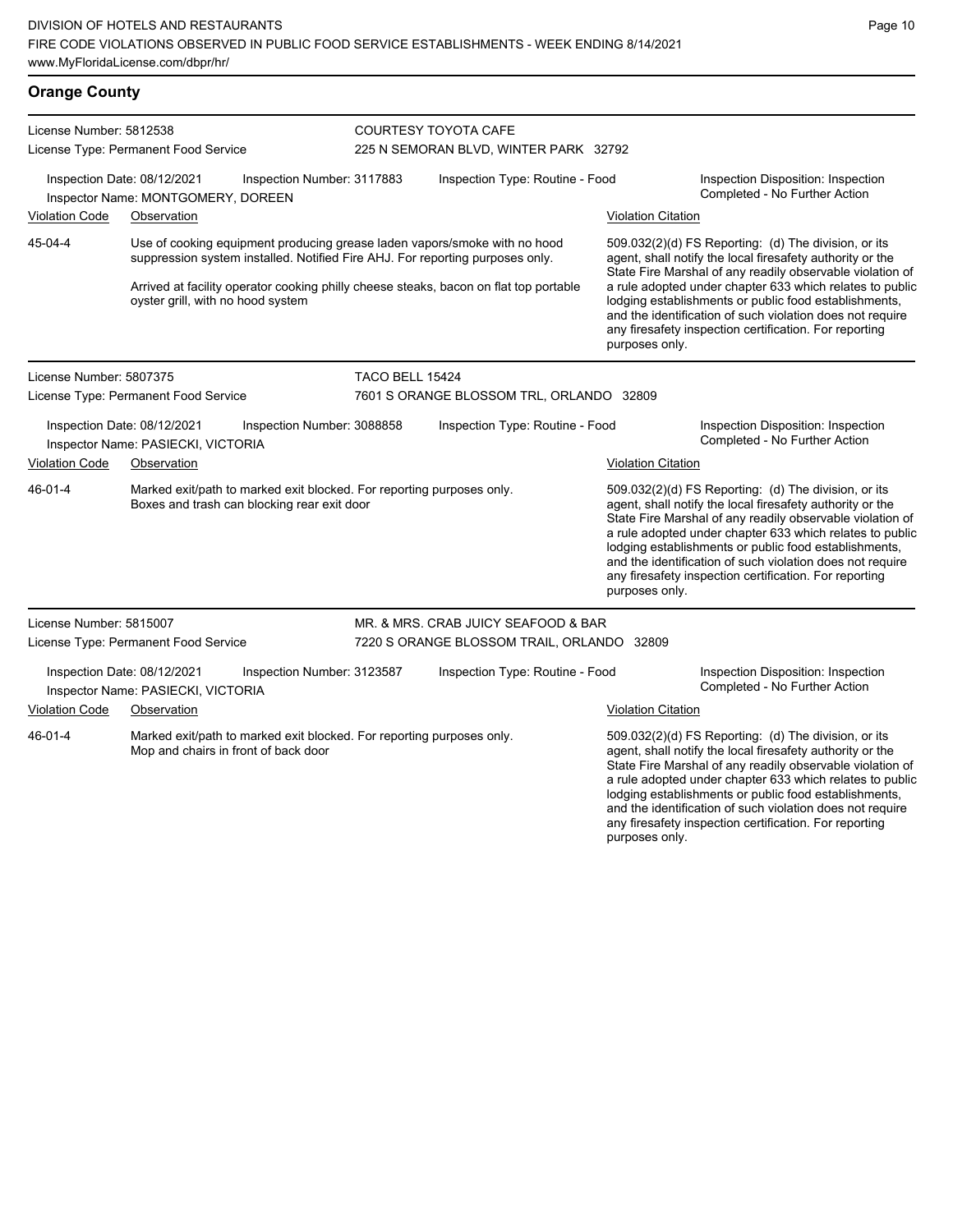| License Number: 5911486<br>License Type: Permanent Food Service |                                                                                                                          | DUNKIN DONUTS<br>1178 W OSCEOLA PKWY, KISSIMMEE 34741 |                           |                                                                                                                                                                                                                                                                                                                                                                                                                            |  |
|-----------------------------------------------------------------|--------------------------------------------------------------------------------------------------------------------------|-------------------------------------------------------|---------------------------|----------------------------------------------------------------------------------------------------------------------------------------------------------------------------------------------------------------------------------------------------------------------------------------------------------------------------------------------------------------------------------------------------------------------------|--|
| Inspection Date: 08/11/2021<br><b>Violation Code</b>            | Inspection Number: 3134700<br>Inspector Name: NIEVES, RAFAEL<br>Observation                                              | Inspection Type: Routine - Food                       | <b>Violation Citation</b> | Inspection Disposition: Warning<br>Issued                                                                                                                                                                                                                                                                                                                                                                                  |  |
| 45-02-4                                                         | Portable fire extinguisher gauge in red zone. For reporting purposes only.<br>Observed at back kitchen preparation area. |                                                       | purposes only.            | 509.032(2)(d) FS Reporting: (d) The division, or its<br>agent, shall notify the local firesafety authority or the<br>State Fire Marshal of any readily observable violation of<br>a rule adopted under chapter 633 which relates to public<br>lodging establishments or public food establishments,<br>and the identification of such violation does not require<br>any firesafety inspection certification. For reporting |  |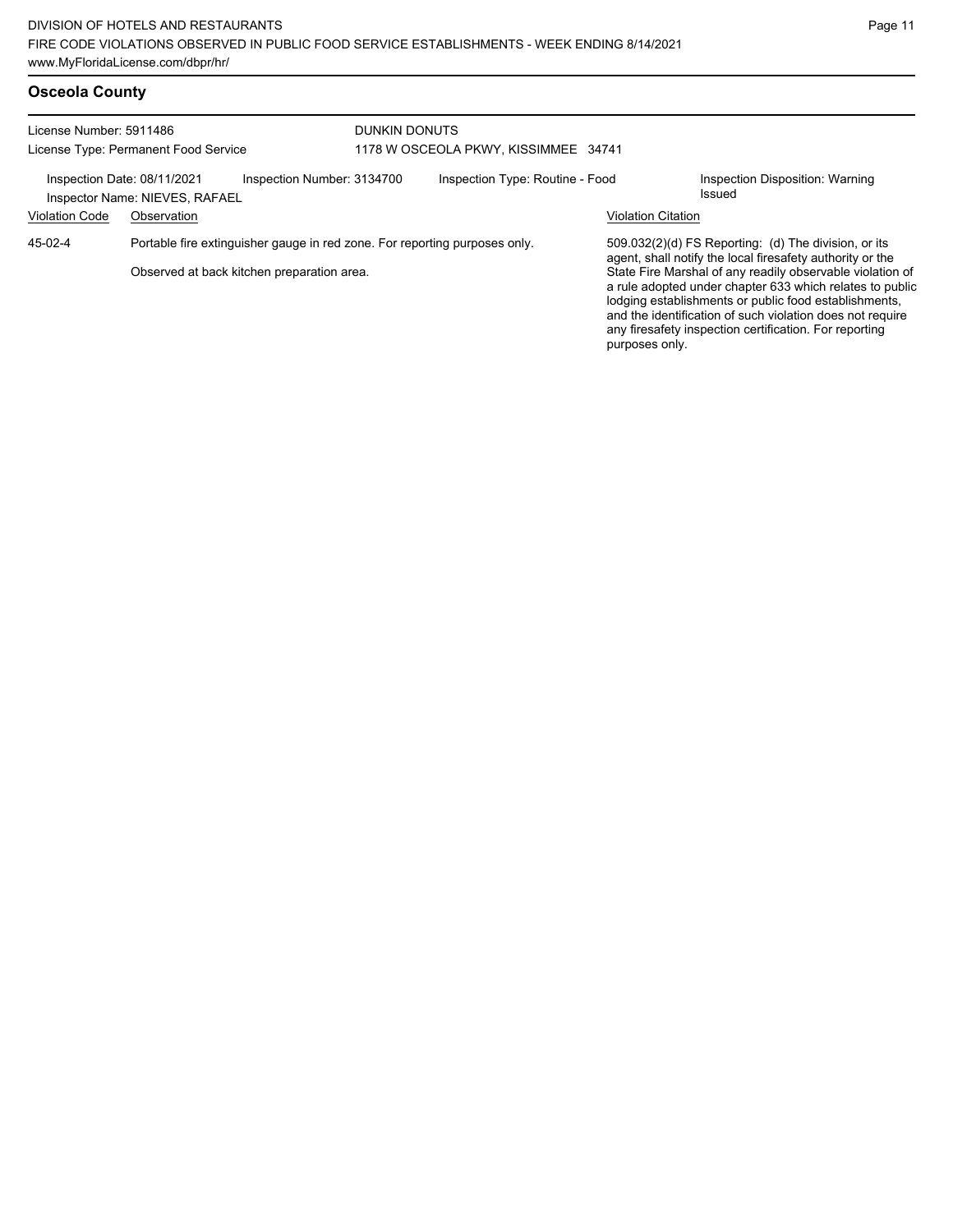# **Pinellas County**

| License Number: 6217851                                                                                                      |                                                                                                                                                                                                                                                                                                                                                                 |                            |                                                                               |                           |                                                                                                                                                                                                                                                                                                                                                                                                                                              |  |  |
|------------------------------------------------------------------------------------------------------------------------------|-----------------------------------------------------------------------------------------------------------------------------------------------------------------------------------------------------------------------------------------------------------------------------------------------------------------------------------------------------------------|----------------------------|-------------------------------------------------------------------------------|---------------------------|----------------------------------------------------------------------------------------------------------------------------------------------------------------------------------------------------------------------------------------------------------------------------------------------------------------------------------------------------------------------------------------------------------------------------------------------|--|--|
|                                                                                                                              | License Type: Permanent Food Service                                                                                                                                                                                                                                                                                                                            |                            | PINEAPPLE ESPRESSO<br>3045 DR MARTIN LUTHER KING JR ST N, ST PETERSBURG 33704 |                           |                                                                                                                                                                                                                                                                                                                                                                                                                                              |  |  |
| <b>Violation Code</b>                                                                                                        | Inspection Date: 08/12/2021<br>Inspector Name: LOZANO, KELVIN<br>Observation                                                                                                                                                                                                                                                                                    | Inspection Number: 3097358 | Inspection Type: Routine - Food                                               | <b>Violation Citation</b> | Inspection Disposition: Warning<br>Issued                                                                                                                                                                                                                                                                                                                                                                                                    |  |  |
|                                                                                                                              |                                                                                                                                                                                                                                                                                                                                                                 |                            |                                                                               |                           |                                                                                                                                                                                                                                                                                                                                                                                                                                              |  |  |
| 45-04-4                                                                                                                      | Use of cooking equipment producing grease laden vapors/smoke with no hood<br>suppression system installed. Notified Fire AHJ. For reporting purposes only.<br>Establishment has a flat top grill countertop they use to cook scrambled eggs with<br>canola oil                                                                                                  |                            |                                                                               | purposes only.            | 509.032(2)(d) FS Reporting: (d) The division, or its<br>agent, shall notify the local firesafety authority or the<br>State Fire Marshal of any readily observable violation of<br>a rule adopted under chapter 633 which relates to public<br>lodging establishments or public food establishments,<br>and the identification of such violation does not require<br>any firesafety inspection certification. For reporting                   |  |  |
| License Number: 6214994                                                                                                      |                                                                                                                                                                                                                                                                                                                                                                 |                            | EASTERN CHINA PEARL LLC                                                       |                           |                                                                                                                                                                                                                                                                                                                                                                                                                                              |  |  |
|                                                                                                                              | License Type: Permanent Food Service                                                                                                                                                                                                                                                                                                                            |                            | 3313 CENTRAL AVENUE, ST. PETERSBURG 33713                                     |                           |                                                                                                                                                                                                                                                                                                                                                                                                                                              |  |  |
|                                                                                                                              | Inspection Date: 08/07/2021<br>Inspector Name: DAY-WALKER, LISA                                                                                                                                                                                                                                                                                                 | Inspection Number: 3147110 | Inspection Type: Complaint Full                                               |                           | Inspection Disposition: Emergency<br>Order Callback Complied                                                                                                                                                                                                                                                                                                                                                                                 |  |  |
| <b>Violation Code</b>                                                                                                        | Observation                                                                                                                                                                                                                                                                                                                                                     |                            |                                                                               |                           | <b>Violation Citation</b>                                                                                                                                                                                                                                                                                                                                                                                                                    |  |  |
| 47-03-4                                                                                                                      | - From initial inspection : Observed electrical wiring in disrepair. For reporting<br>purposes only. Electrical wires exposed under wok station. ** Repeat Violation**<br>- From follow-up inspection 2021-08-06: ** Time Extended** - From follow-up<br>inspection 2021-08-07: ** Time Extended** - From follow-up inspection<br>2021-08-07: **Time Extended** |                            |                                                                               |                           | 509.032(2)(d) FS Reporting: (d) The division, or its<br>agent, shall notify the local firesafety authority or the<br>State Fire Marshal of any readily observable violation of<br>a rule adopted under chapter 633 which relates to public<br>lodging establishments or public food establishments,<br>and the identification of such violation does not require<br>any firesafety inspection certification. For reporting<br>purposes only. |  |  |
| 47-03-4                                                                                                                      | - From initial inspection : Observed electrical wiring in disrepair. For reporting<br>purposes only. Electrical wires exposed under wok station. ** Repeat Violation**<br>- From follow-up inspection 2021-08-06: ** Time Extended**<br>inspection 2021-08-07: ** Time Extended**                                                                               |                            | - From follow-up                                                              | purposes only.            | 509.032(2)(d) FS Reporting: (d) The division, or its<br>agent, shall notify the local firesafety authority or the<br>State Fire Marshal of any readily observable violation of<br>a rule adopted under chapter 633 which relates to public<br>lodging establishments or public food establishments,<br>and the identification of such violation does not require<br>any firesafety inspection certification. For reporting                   |  |  |
| License Number: 6216936                                                                                                      |                                                                                                                                                                                                                                                                                                                                                                 |                            | DALGISFLAMFO BROILED BURGERS LLC                                              |                           |                                                                                                                                                                                                                                                                                                                                                                                                                                              |  |  |
| License Type: Permanent Food Service                                                                                         |                                                                                                                                                                                                                                                                                                                                                                 |                            | 10754 70 AVE N UNIT C, SEMINOLE 33772                                         |                           |                                                                                                                                                                                                                                                                                                                                                                                                                                              |  |  |
|                                                                                                                              | Inspection Date: 08/13/2021<br>Inspector Name: WILMOT, TASHARA                                                                                                                                                                                                                                                                                                  | Inspection Number: 3111703 | Inspection Type: Routine - Food                                               |                           | Inspection Disposition: Warning<br>Issued                                                                                                                                                                                                                                                                                                                                                                                                    |  |  |
| <b>Violation Code</b>                                                                                                        | Observation                                                                                                                                                                                                                                                                                                                                                     |                            |                                                                               | <b>Violation Citation</b> |                                                                                                                                                                                                                                                                                                                                                                                                                                              |  |  |
| 46-01-4<br>Marked exit/path to marked exit blocked. For reporting purposes only.<br>-blocked by ladder and unused equipments |                                                                                                                                                                                                                                                                                                                                                                 |                            |                                                                               |                           | 509.032(2)(d) FS Reporting: (d) The division, or its<br>agent, shall notify the local firesafety authority or the<br>State Fire Marshal of any readily observable violation of<br>a rule adopted under chapter 633 which relates to public<br>lodging establishments or public food establishments,<br>and the identification of such violation does not require<br>any firesafety inspection certification. For reporting                   |  |  |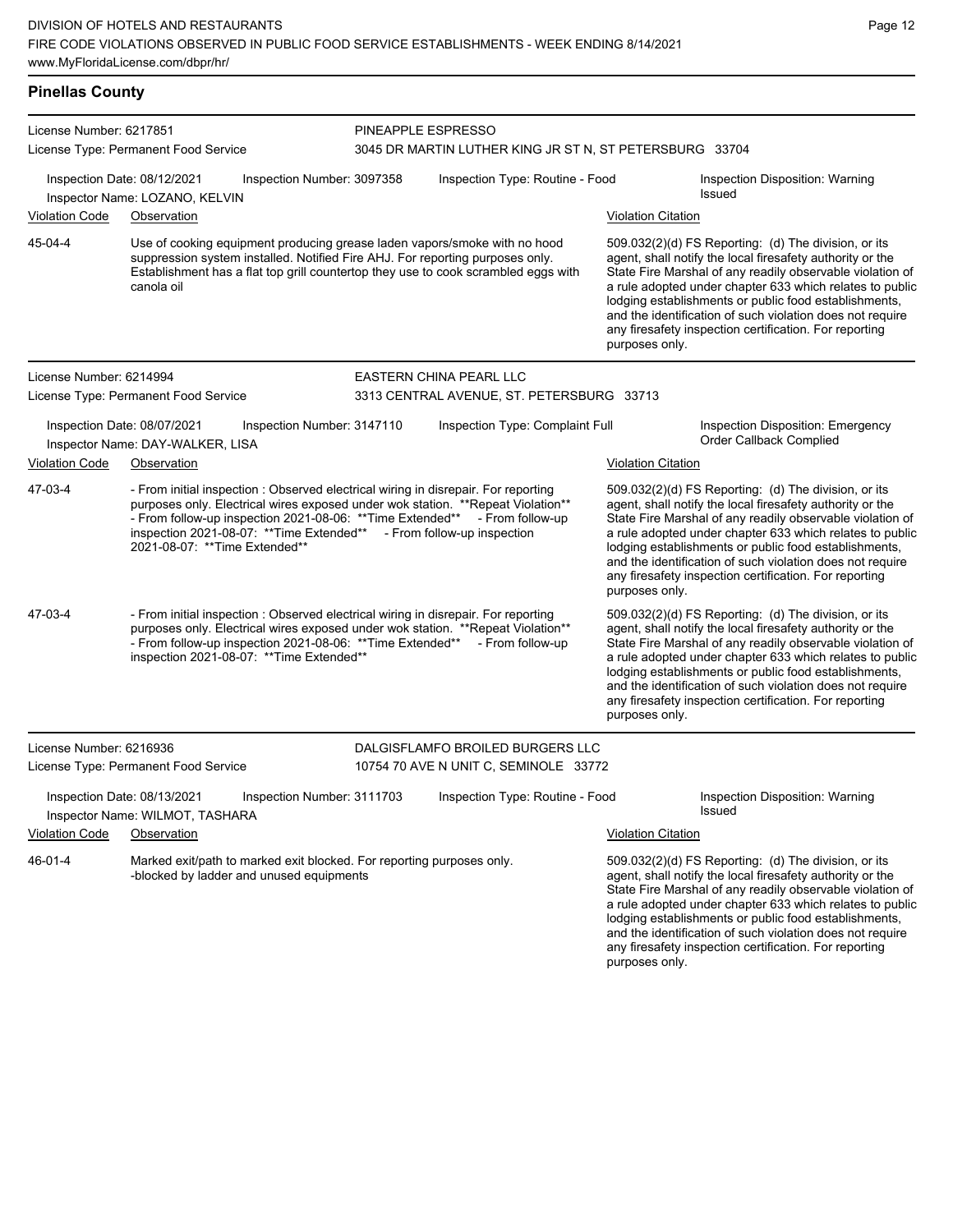| <b>Polk County</b>      |                                                                                                                                                                                                                                                |                                                                                                                                                                                                                                                                                                                                                                                                                                                                                                                                    |                                                                                                                                                                                                                                                                                                                                                                                                                                              |  |  |
|-------------------------|------------------------------------------------------------------------------------------------------------------------------------------------------------------------------------------------------------------------------------------------|------------------------------------------------------------------------------------------------------------------------------------------------------------------------------------------------------------------------------------------------------------------------------------------------------------------------------------------------------------------------------------------------------------------------------------------------------------------------------------------------------------------------------------|----------------------------------------------------------------------------------------------------------------------------------------------------------------------------------------------------------------------------------------------------------------------------------------------------------------------------------------------------------------------------------------------------------------------------------------------|--|--|
| License Number: 6307874 | License Type: Permanent Food Service                                                                                                                                                                                                           | SUBWAY 4098<br>2616 HWY 92 EAST, LAKELAND 33801                                                                                                                                                                                                                                                                                                                                                                                                                                                                                    |                                                                                                                                                                                                                                                                                                                                                                                                                                              |  |  |
|                         | Inspection Date: 08/09/2021<br>Inspection Number: 3135121<br>Inspector Name: ROBERSON, JAMAL                                                                                                                                                   | Inspection Type: Routine - Food                                                                                                                                                                                                                                                                                                                                                                                                                                                                                                    | Inspection Disposition: Inspection<br>Completed - No Further Action                                                                                                                                                                                                                                                                                                                                                                          |  |  |
| <b>Violation Code</b>   | Observation                                                                                                                                                                                                                                    |                                                                                                                                                                                                                                                                                                                                                                                                                                                                                                                                    | <b>Violation Citation</b>                                                                                                                                                                                                                                                                                                                                                                                                                    |  |  |
| 46-01-4                 | Marked exit/path to marked exit blocked. For reporting purposes only. Observed<br>prompted **Corrected On-Site** **Repeat Violation**                                                                                                          | 509.032(2)(d) FS Reporting: (d) The division, or its<br>boxes on floor in front of rear exit of establishment. Operator removed boxes when<br>agent, shall notify the local firesafety authority or the<br>State Fire Marshal of any readily observable violation of<br>a rule adopted under chapter 633 which relates to public<br>lodging establishments or public food establishments,<br>and the identification of such violation does not require<br>any firesafety inspection certification. For reporting<br>purposes only. |                                                                                                                                                                                                                                                                                                                                                                                                                                              |  |  |
| License Number: 6305167 |                                                                                                                                                                                                                                                | WOODEN SPOON OF LAKELAND                                                                                                                                                                                                                                                                                                                                                                                                                                                                                                           |                                                                                                                                                                                                                                                                                                                                                                                                                                              |  |  |
|                         | License Type: Permanent Food Service                                                                                                                                                                                                           | 6960 S FLORIDA AVE, LAKELAND 33813                                                                                                                                                                                                                                                                                                                                                                                                                                                                                                 |                                                                                                                                                                                                                                                                                                                                                                                                                                              |  |  |
|                         | Inspection Date: 08/12/2021<br>Inspection Number: 3148718<br>Inspector Name: BEAULIEU, STEPHANIE                                                                                                                                               | Inspection Type: Routine - Food                                                                                                                                                                                                                                                                                                                                                                                                                                                                                                    | Inspection Disposition: Emergency<br>order recommended                                                                                                                                                                                                                                                                                                                                                                                       |  |  |
| <b>Violation Code</b>   | Observation                                                                                                                                                                                                                                    |                                                                                                                                                                                                                                                                                                                                                                                                                                                                                                                                    | <b>Violation Citation</b>                                                                                                                                                                                                                                                                                                                                                                                                                    |  |  |
| 47-02-4                 | Observed scorch marks around electrical outlet. For reporting purposes only. On<br>cook line                                                                                                                                                   |                                                                                                                                                                                                                                                                                                                                                                                                                                                                                                                                    | 509.032(2)(d) FS Reporting: (d) The division, or its<br>agent, shall notify the local firesafety authority or the<br>State Fire Marshal of any readily observable violation of<br>a rule adopted under chapter 633 which relates to public<br>lodging establishments or public food establishments,<br>and the identification of such violation does not require<br>any firesafety inspection certification. For reporting<br>purposes only. |  |  |
| 47-02-4                 | - From initial inspection : Observed scorch marks around electrical outlet. For<br>reporting purposes only. On cook line - From follow-up inspection 2021-08-13:<br>**Time Extended**                                                          |                                                                                                                                                                                                                                                                                                                                                                                                                                                                                                                                    | 509.032(2)(d) FS Reporting: (d) The division, or its<br>agent, shall notify the local firesafety authority or the<br>State Fire Marshal of any readily observable violation of<br>a rule adopted under chapter 633 which relates to public<br>lodging establishments or public food establishments,<br>and the identification of such violation does not require<br>any firesafety inspection certification. For reporting<br>purposes only. |  |  |
| 47-02-4                 | - From initial inspection: Observed scorch marks around electrical outlet. For<br>reporting purposes only. On cook line - From follow-up inspection 2021-08-13:<br>**Time Extended** - From follow-up inspection 2021-08-13: **Time Extended** |                                                                                                                                                                                                                                                                                                                                                                                                                                                                                                                                    | 509.032(2)(d) FS Reporting: (d) The division, or its<br>agent, shall notify the local firesafety authority or the<br>State Fire Marshal of any readily observable violation of<br>a rule adopted under chapter 633 which relates to public<br>lodging establishments or public food establishments,<br>and the identification of such violation does not require<br>any firesafety inspection certification. For reporting<br>purposes only. |  |  |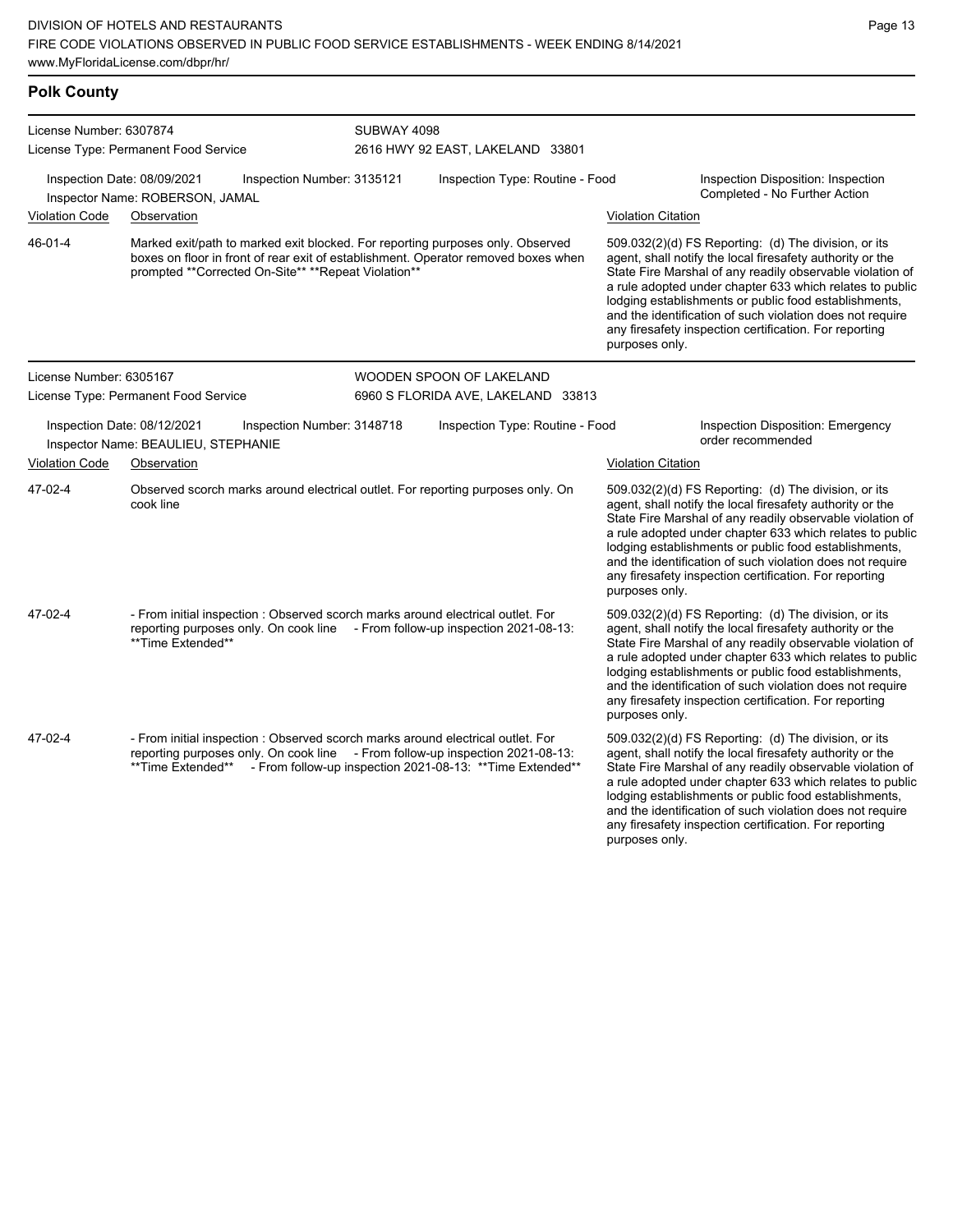## **Putnam County**

| License Number: 6400773<br>License Type: Permanent Food Service                           |                                                                                                                                          |  | SONIC DRIVE IN OF PALATKA<br>414 N SR 19, PALATKA 32177 |                                                                                                                                                                                                                                                                                                                                                                                                                                              |                                                                 |  |
|-------------------------------------------------------------------------------------------|------------------------------------------------------------------------------------------------------------------------------------------|--|---------------------------------------------------------|----------------------------------------------------------------------------------------------------------------------------------------------------------------------------------------------------------------------------------------------------------------------------------------------------------------------------------------------------------------------------------------------------------------------------------------------|-----------------------------------------------------------------|--|
| Inspection Date: 08/10/2021<br>Inspection Number: 3114993<br>Inspector Name: DOTY, JOSEPH |                                                                                                                                          |  | Inspection Type: Routine - Food                         |                                                                                                                                                                                                                                                                                                                                                                                                                                              | Inspection Disposition: Administrative<br>complaint recommended |  |
| <b>Violation Code</b>                                                                     | Observation                                                                                                                              |  |                                                         |                                                                                                                                                                                                                                                                                                                                                                                                                                              | <b>Violation Citation</b>                                       |  |
| 45-02-4                                                                                   | Portable fire extinguisher gauge in red zone. For reporting purposes only.<br>Fire extinguisher near walk in cooler **Repeat Violation** |  |                                                         | 509.032(2)(d) FS Reporting: (d) The division, or its<br>agent, shall notify the local firesafety authority or the<br>State Fire Marshal of any readily observable violation of<br>a rule adopted under chapter 633 which relates to public<br>lodging establishments or public food establishments,<br>and the identification of such violation does not require<br>any firesafety inspection certification. For reporting<br>purposes only. |                                                                 |  |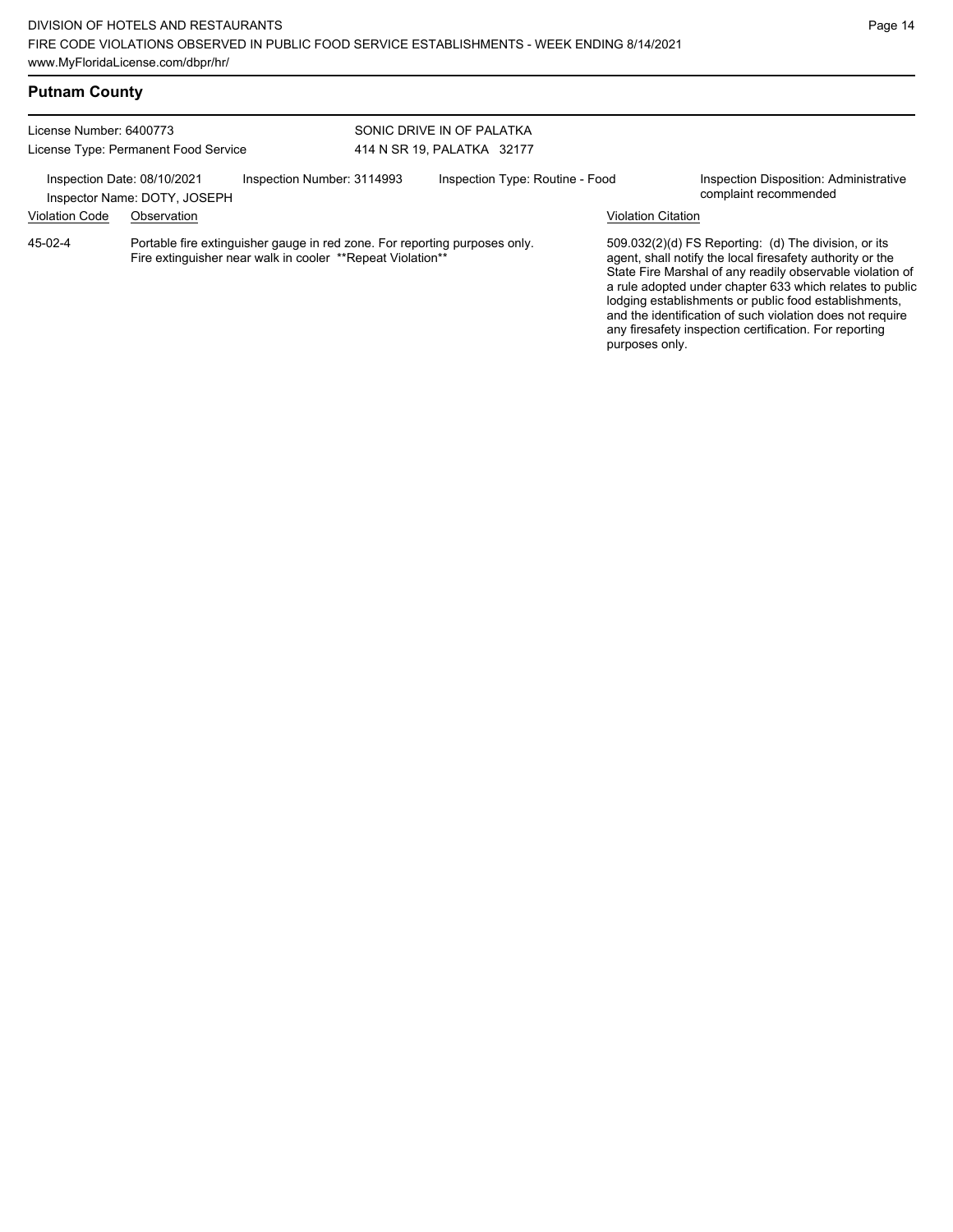| <b>Seminole County</b> |  |
|------------------------|--|
|------------------------|--|

### License Number: 6904407 License Type: Permanent Food Service LA FONDA MEXICAN KITCHEN 1155 W SR 434 #161, LONGWOOD 32750 Inspection Date: 08/12/2021 Inspection Number: 3133122 Inspection Type: Routine - Food Inspection Disposition: Inspection<br>Inspector Name: THORNCROFT ROBERT Inspector Name: THORNCROFT, ROBERT Violation Code Observation Violation Citation Marked exit/path to marked exit blocked. For reporting purposes only. In the dinning room a table has been placed in front of the exit door 509.032(2)(d) FS Reporting: (d) The division, or its agent, shall notify the local firesafety authority or the State Fire Marshal of any readily observable violation of a rule adopted under chapter 633 which relates to public lodging establishments or public food establishments, and the identification of such violation does not require any firesafety inspection certification. For reporting 46-01-4